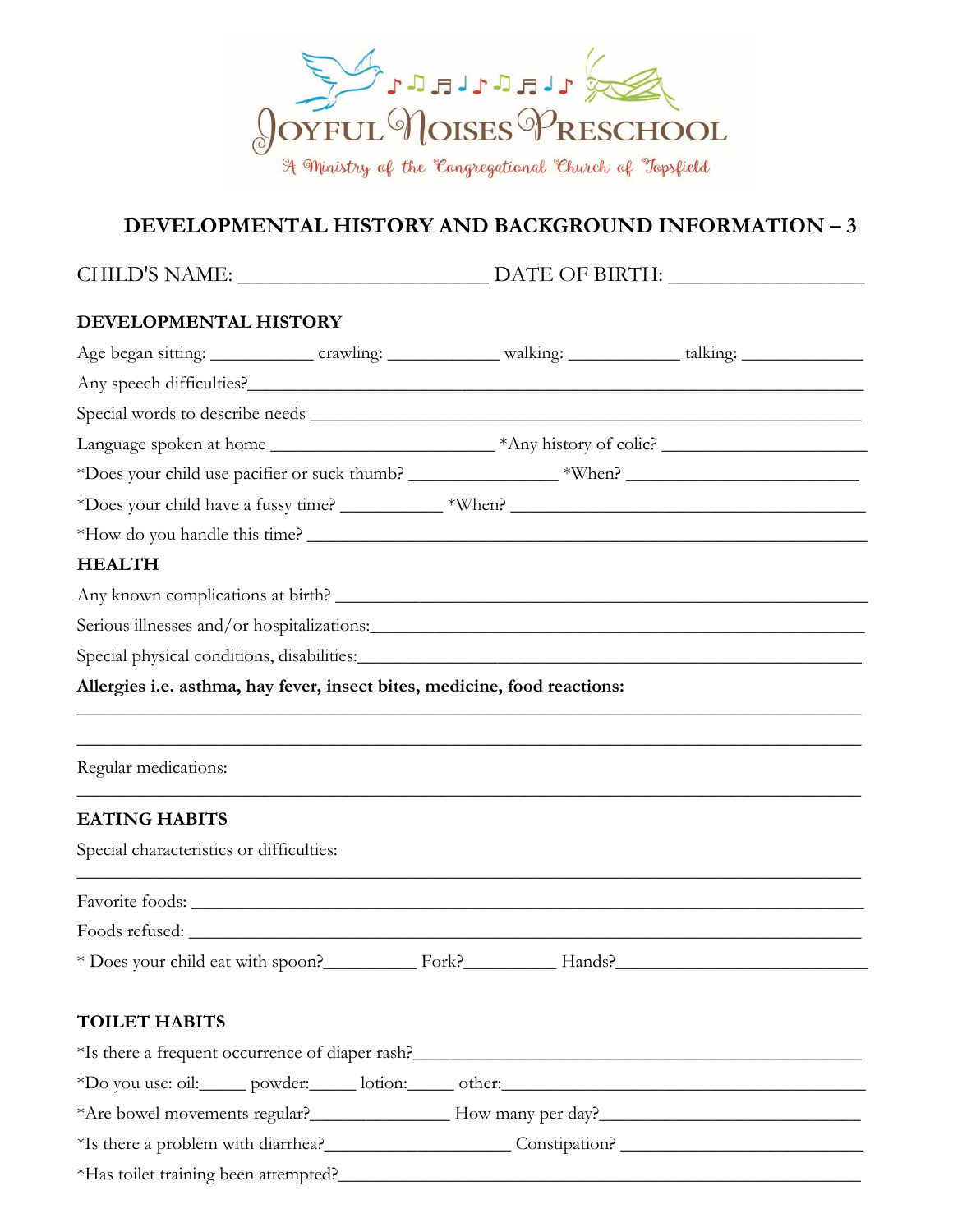|  |  |  |  | *Please describe any particular procedure to be used for your child at the center: |
|--|--|--|--|------------------------------------------------------------------------------------|
|--|--|--|--|------------------------------------------------------------------------------------|

\_\_\_\_\_\_\_\_\_\_\_\_\_\_\_\_\_\_\_\_\_\_\_\_\_\_\_\_\_\_\_\_\_\_\_\_\_\_\_\_\_\_\_\_\_\_\_\_\_\_\_\_\_\_\_\_\_\_\_\_\_\_\_\_\_\_\_\_\_\_\_\_\_\_\_\_\_\_\_\_\_\_\_\_

| *What is used at home? Potty chair? _______ Special child seat? _________ Regular seat? ________                      |
|-----------------------------------------------------------------------------------------------------------------------|
|                                                                                                                       |
|                                                                                                                       |
|                                                                                                                       |
| <b>SLEEPING HABITS</b>                                                                                                |
|                                                                                                                       |
| Does your child become tired or nap during the day (include when and how long)?                                       |
| When does your child go to bed at night? _____________ get up in the morning? __________                              |
| Describe any special characteristics or needs (stuffed animal, story, mood on waking etc)                             |
| <b>SOCIAL RELATIONSHIPS</b><br>How would you describe your child?                                                     |
|                                                                                                                       |
|                                                                                                                       |
|                                                                                                                       |
|                                                                                                                       |
|                                                                                                                       |
|                                                                                                                       |
| <u> 1989 - Andrea Santa Andrea Andrea Andrea Andrea Andrea Andrea Andrea Andrea Andrea Andrea Andrea Andrea Andr</u>  |
| <u> 1989 - Johann Stoff, deutscher Stoffen und der Stoffen und der Stoffen und der Stoffen und der Stoffen und de</u> |

\_\_\_\_\_\_\_\_\_\_\_\_\_\_\_\_\_\_\_\_\_\_\_\_\_\_\_\_\_\_\_\_\_\_\_\_\_\_\_\_\_\_\_\_\_\_\_\_\_\_\_\_\_\_\_\_\_\_\_\_\_\_\_\_\_\_\_\_\_\_\_\_\_\_\_\_\_\_\_\_\_\_\_\_

## **DAILY SCHEDULE**

Please describe your child's schedule on a typical day. \_\_\_\_\_\_\_\_\_\_\_\_\_\_\_\_\_\_\_\_\_\_\_\_\_\_\_\_\_\_\_\_\_\_\_\_\_\_\_\_\_\_\_